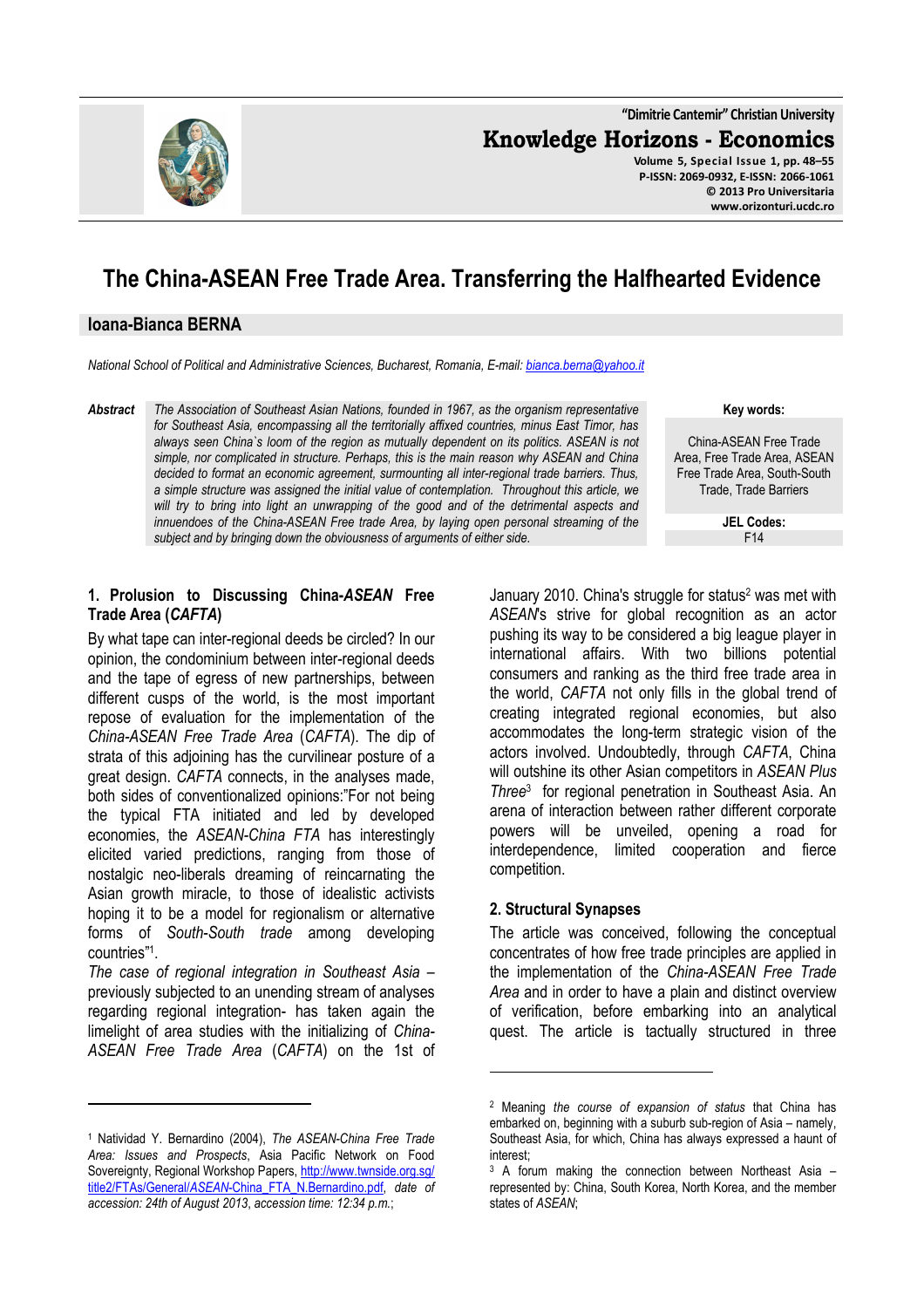analytical pieces, with the motivating initiative arguments, the theoretical background of the article and the concluding section put aside.

The first analytical piece per se demonstrates how and in what measure is the implementation of *China-ASEAN Free Trade Area* dependent on its primary missions. In this piece we are trying to give balanced answers to the motives that ASEAN or China could have outrightly presented, in order to have a more experienced standpoint in the issue of the implementation of the free trade area. We are not trying to argue which side has rightfully or unjustly disallowed benefits for the other side. We are, instead looking, at the structural coherent logics that persuaded each actor involved to enter the negotiations. Certainly, we cannot leave the issue of the benefit subroutines left unmentioned. While we contrive that the falsehood of the debate leaves a very dark cloud and a biased approach in the analytically details, we have to take into account such reference of values. In this section of the paper rational proofs of the disputation are proposed from the angle of the scheduled expectations of ASEAN and from the demonstrating variables of China`s selection process and the inclusion of the Southeast Asian states into it. Certainly, the geographical propinquity that links China and Southeast Asia is not left unnoticed. We also some other argumentative values that have to be taken into account, especially when discussing the future of *CAFTA.* One of the core subject matters of the discourse of *CAFTA* is how the corporate sector will reason more convincing benefits, through the implementation of *CAFTA*. Disceptations regarding how corporate actors will penetrate the other regions have to be underlined and given proper delineating. The parameters of the polemic have to be concentrated more on Chinese firms and on their tilt of benefits in Southeast Asia. The sophistry that Chinese markets can be penetrated by foreign corporate actors has been only an apparent argument. China has a mammoth status in global commerce, unlike the smaller, yet promising economies of Southeast Asia. But China is not the average heavy weight! The business community in China has to survive under imposing conditions. Pressures for price to downsize are exerted all too often upon foreign firms. Scrutinizes are by government authorities in order avert increasing high numbers for foreign companies. In addition to this, high-rank representatives of foreign firms have been complaining seldom about the delaying birocratic procedures for business-making endeavors. Allegations of corruption and of bribe giving for reasons of sprinting the streak of procedures and of the public assignment of public documents for functionality purposes are a common occurrence.

The second structural synapse of the article revolves around the discussive implications of the theoretical background utilized for this article. The theoretical implications we used in the second structural synapse of our article is not aimed at giving away the factors and conditions under which a special relationship of performance can be obtained, through the modeling of *CAFTA*. In this section we try to exemplify connections of the free trade model envisioned and materialized by *CAFTA* and the Ricardian model inferred by David Ricardo in the 18th centuries. Certainly, *CAFTA* can be affiliated to the South-South dialogues that have been the shunting yard of the emerging world. But how much of a Southern actor is China? Aren`t there emboldened distinctions between China and the regional states of Southeast Asia, goading in some way the implementation of *CAFTA*? We assign a proper implication for the intentions of our interpretations to the Ricardian model of international trade. According to this model, trade relations exhibit a special sensitivity to imbalanced competitive advantages. The main henceforth divisions among trade partners are visible as far as the production technologies are concerned and the amount of their use. We are basing our arguments on the tracking of absolute disadvantages that, most obviously the Southeast Asian states have, in comparison to China<sup>4</sup> . This part of the article goes to show that we are not commenced atheists<sup>5</sup> as far the discussion of trade and, especially, international trade is concerned.

The final demurrers of this article represent personal conclusions that we have reached, after the outweighing of the data we were able to obtain. Such an extensive subject of analysis involves a very large demand of consistent revelations throughout which one has to mold a specific pattern of final deductions. We have presented these deductions in the final judgment section.

 $\overline{a}$ 

<sup>4</sup> No doubt, between the two engaging parties, the Southeast Asian states are most likely to be considered the parties deprived of useful instruments for producing needful comparative advantages in relation to China; We think that there is no need for extensive communication in this regard, if we are taking, for instance, into consideration only the record of economic successes that China is able to boast with internationally; More than that, China`s relative recent economic endeavors have received a more prosperous termination than anything attempted so far; The same procedures of evaluation can be taken into content reasoning, when talking about China`s trade relations;

<sup>&</sup>lt;sup>5</sup> We are using this phrase in order to clarify the fact that we are totally detached analysts from the theoretical landmarks that plaster together approaches on international trade and free trade areas; We use them as cohering connectives, not only for parading pillars of a specific vision, but also alters of principles and conducts within the gist of international trade;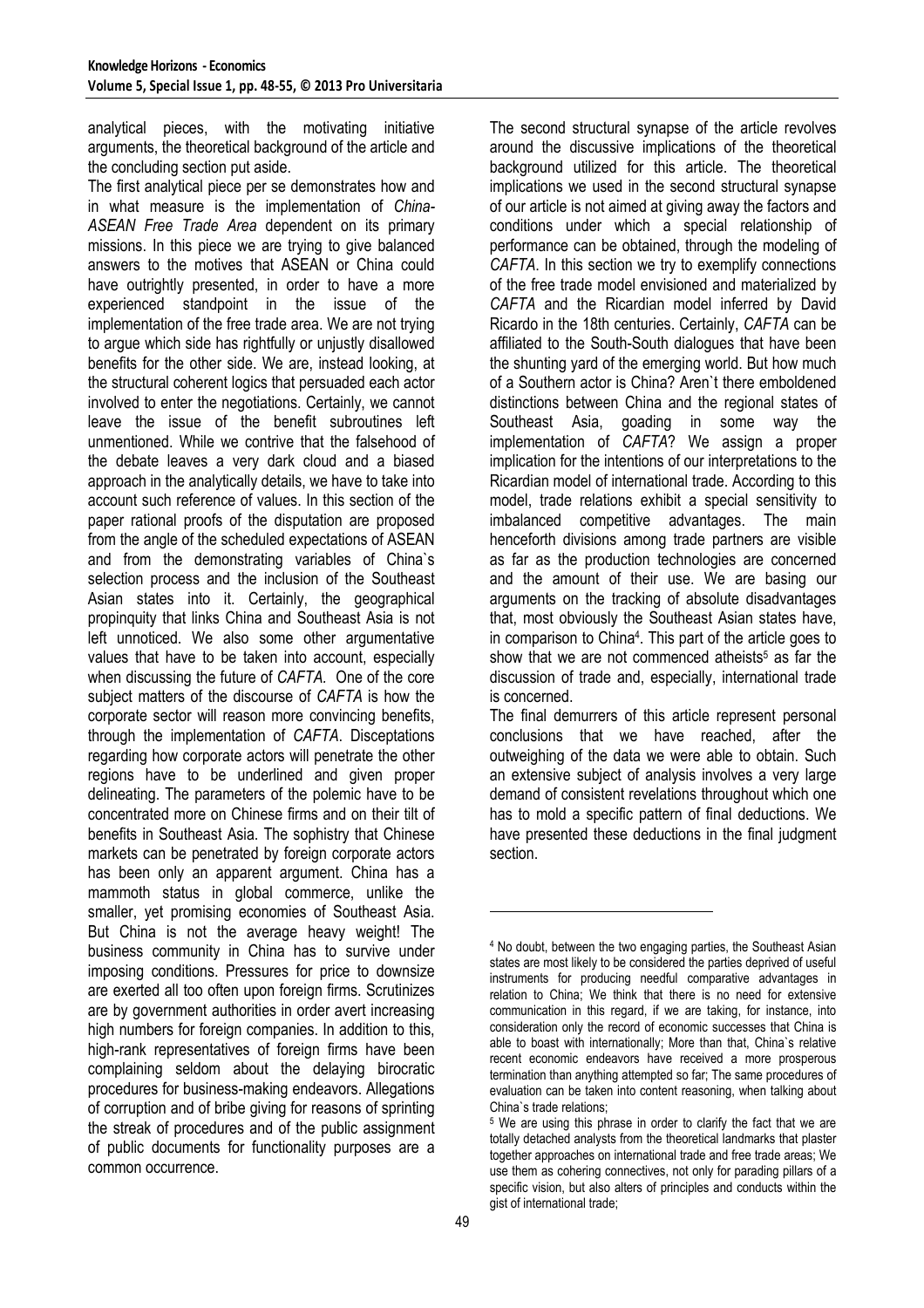## **3. The Theoretic Constructional Blueprint of the Paper**

The factual data presented in the research elements of this article received a theoretical foundation, by the theories brought forward by David Ricardo. Some would reject the signaling dynamics that three century old theories would actually produce fecund outreach for the contemporary situation of *CAFTA*. However, the scientifical discoveries made some centuries ago actually bring into relevance-bounded learning the issue of how *CAFTA* maps its operating. Throughout his pieces of work, David Ricardo meaningfully presaged the development of a situation of competitive advantage that can be created in international trade. This is propelled by a cumulus of internal factors. The increate thickest cluster of factors is enveloped in the domestic conditions that an actor operates under. The opportunities, when involving itself into a relation of international trade are created by the resources available and quantifiable for such an enterprise and by the faculties, skills and capabilities of the workforce affiliated. Some arguments from the theories presented by David Ricardo can stand credible on their own, when put into practice. Morsels of his work, like *the theory of the competitive advantage*, can be used in the trade relations between China and the countries of Southeast Asia. In Ricardo`s view, if a country posses enough resources and capabilities to specialize its trade patterns on specific trade niches and export goods, so that it could gain a specific competitive advantage in the relation with other countries, then it should operate in the direction of such a regard. There are, of course, some misgivings to the theories of the comparative advantages, which we will discuss in the second synapse of this article. The assumptions that David Ricardo made are set on some prevalent stepwises:

− Between two parties involved in a state of trade relation competition is perfect; Ricardo points out that, as time passes by, prices will be evenly identified between the two participating parties; In this way, some regulation patterns are prescribed in the trade relation between the two parties that will surmount customs and trade barriers;

− The pip of domestic productivity is the labor force; In order for trade and custom barries to be dismantled, there is a pugnant need to reserve the same efficiency accomplishments by labor forces in of each participating party;

− The circular trajectory between the dynamics of goods –goods are mobile between the two parties, participating in a relation of international trade;

These stepwises are steadying a semi-confirmable core for the analysis of *CAFTA*, as we will be arguing in the second synapse of this article. As evidence shows, the outstripping of trade and customs barriers between China and Southeast Asia is prone to take a very long time. The operators had rather resorted to a gradual approach in this respect. Prices are tending to be made linear on certain products, but exceptions are contracted in the process of the implementation. The enforcement of a perfect competition is left unchecked, as Tome Nenovski and Makrevska Elena are arguing in the case of EU. We use their argumentative excuse, as EU has reached a status of regional integration far more solified than the one achieved by the regional countries of Southeast Asia. With some park put aside, one could say that *ASEAN* is *the Asian epitome of the EU*, even though the level attained in integration and in the diffusion of norms is not even comparable: "When David Ricardo set the theory for comparative advantages, he imagined that one day the world will function as an economy without borders, which will be beneficial for every country. Today, the world is still far from the realization of that idea. However, Ricardo`s theory has in some way become a model for the creation of a common European market, in which member states of the Union trade freely. From the early beginnings of its creation, the European Union was envisaged as free trade area in which the countries can use their comparative advantages. The idea is that a country would specialize in production of the goods which have relatively lower costs of production, and trade them for goods that are costly to be produced at home"<sup>6</sup> . Are the fiendish qualities of interactions that China, or perhaps the regional states, have that makes Ricardo`s theory only partially confirmable of application? We will try to answer to this question and, at the same time, that the recording system of the empirical data, obtained in the process of analyzing CAFTA can still bear the expense of preservation of some theoretical standpoints of Ricardo`s theory, despite these arriere pensees that we have presented in this section.

# **4. Methodological Accommodations**

The logical of the argumentative proof presented throughout this article is given a methodological grounding by the interpretative case analysis, through a combined array of quantitative and qualitative methods.

l

<sup>−</sup> The rejection of the possibility of the dynamics of the workforce between the two parties; This means that the mobility of the workforce, from one country, to the other is cancelled;

<sup>6</sup> Nenovski Tome, Makrevska Natasha (2012), Comparative Advantage or Sophisticated Restrain in the International Trade of EU?, Globus Institute of Economic Research, September 2012, http://mpra.ub.uni-muenchen.de/42258/2/MPRA\_paper\_42258.pdf, *date of accession: 13th of September 2013*, *accession time: 18:30 p.m.*;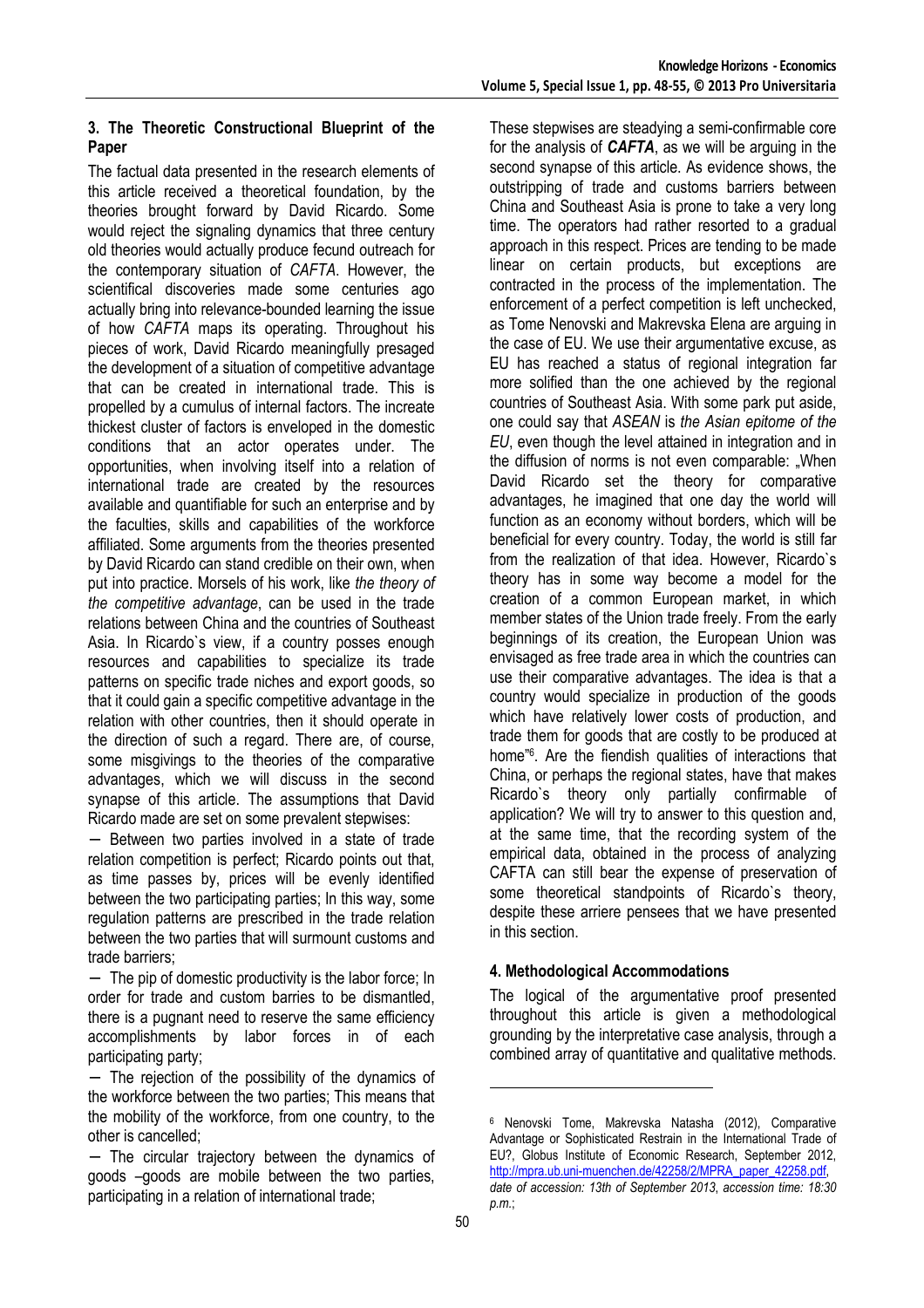In what regards the qualitative methods employed, a stark use has been made of the habituals of content analysis. The tabulated qualitative methods include: the line of toil of numeric data and statistical analyses that this article was able to excerpt from specialized studies and use for the substantiation operations that sprang from the objectives of demonstrating.

# **5.** *CAFTA***-Unveiling Its Offerings**

At the Sixth *China-ASEAN Summit* in November 2002, China and *ASEAN* signed *the Framework Agreement on China-ASEAN Comprehensive Economic Cooperation* that would establish *a China-ASEAN Free Trade Area* by 2010. A cumulus of factors stimulated this penetration and predicted the signing of *CAFTA*:

− *The liberalization of the Chinese economy and the subsequent ownership advantage that the Chinese firms had propelled a chase for profit in foreign markets*; Chinese firms were given the possibility to experience market competition and make the best of regional productions means and instruments used;

− *Chinese corporations thrive in poorly institutionalized environments*; The stupendous goal of creating an *ASEAN Economic Community* and the bold adherence of the Southeast Asian states to pieces of legislation, that would regulate their behavior on the regional markets were all too recent compared to the evidences that appreciate an almost immediate presence of Chinese corporations after the *Opening of the Doors*<sup>7</sup> ; Southeast Asian regional economic frameworks have started to gather a more solid tenure during the 1990's and especially after *the Asian Financial Crisis*; The loose definition of *ASEAN*'s regional economy's structures was a major favorable argument for Chinese corporations to pave their way, at first through bilateral agreements and, then, in a concerted way through *ASEAN*; We also have to remember the fact that Southeast Asian states have known only recently what domestic institutionalization entails; Their ability to act defensively on the home front, and then at a regional level, was molded by the *Asian Financial Crisis of 1997*;

−*Southeast Asia is an easily penetrable region*; Southeast Asia strives for social stability, but, in the harsh history of its nation-states, has not encountered much of it; Domestic environment was a cumbersome aspect that delayed the international affirmation of the Southeast Asian nation states; Domestic unrest and the intermittent showdown of the institutional structures of the Southeast Asian states meant that Southeast Asia, over time, was not in a position to be selective with its trading partners; China, for a long time, sought to be

present in developed markets and trade with major economic players. The downturn of this vision was that (like with all major economic players!), interaction on the trade front was conditioned by other calculations than the strategic ones: convergence criteria, a play-bythe rules type of behavior on the international markets, conditionalities regarding the record of abiding to the respect for human rights, religious freedom, private initiatives ; On the other hand, Southeast Asian states welcomed the influence of the Chinese corporations on their economies inadvertently; Their major focus was to find trading partners! Specific details of the trading partners that will end their economic isolationism did not matter for a long time! The geographic distribution and proximity to Southeast Asia made the work of the regional penetration of Southeast Asia a doable strategy :

− *China was able to shape a positive profile in Southeast Asia, despite doubts regarding its reliability as an economic strategic partner*; The catalyst for this kind of appreciations was *the Asian Financial Crisis of 1996-1997*; The refusal of including Thailand into an US bailout plan that would have helped regional economies better counter the effects of the recession and would have put them more rapidly in a working mode; China was also held in high-esteem for the way it was able to handle herself during the current recession: Strategicwise, China was able to support the private sector through wise credit approvals and to stop the policies of monetary appreciation; Even if China encountered a High Consumer Price Index in 2009, China was able to manage the package of fiscal stimulus that accompanied its public investment policies. Not only *ASEAN* was sympathetic towards China! China was eager to internationalize investment in Southeast Asia also because many of its investments would have been overlooked by ethnic Chinese living in Southeast Asia.

The signing of *CAFTA* could not have been envisioned without the forestalling brought by Southeast Asian conservativeness and without the effects of the region's heterogeneity. The idea of *CAFTA* appeared in November 2000, during the *ASEANPlus Three Summit*, as Sheng Lijun accounts: "China's open push for the formation of a free trade area (FTA) embracing China and all the ten *ASEAN* members came at the *ASEANPlus Three Summit* in November 2000, where Chinese Premier Zhu Rongji proposed: "In the long term, China and the *ASEAN* countries can also further explore the establishment of a free trade relationship". He also proposed the creation of an expert group under the framework of the *China-ASEAN Joint Committee of Economic and Trade Co-operation* to study the

 $\overline{a}$ 

<sup>7</sup> Highlighting the beginning of *China`s process of liberalization*;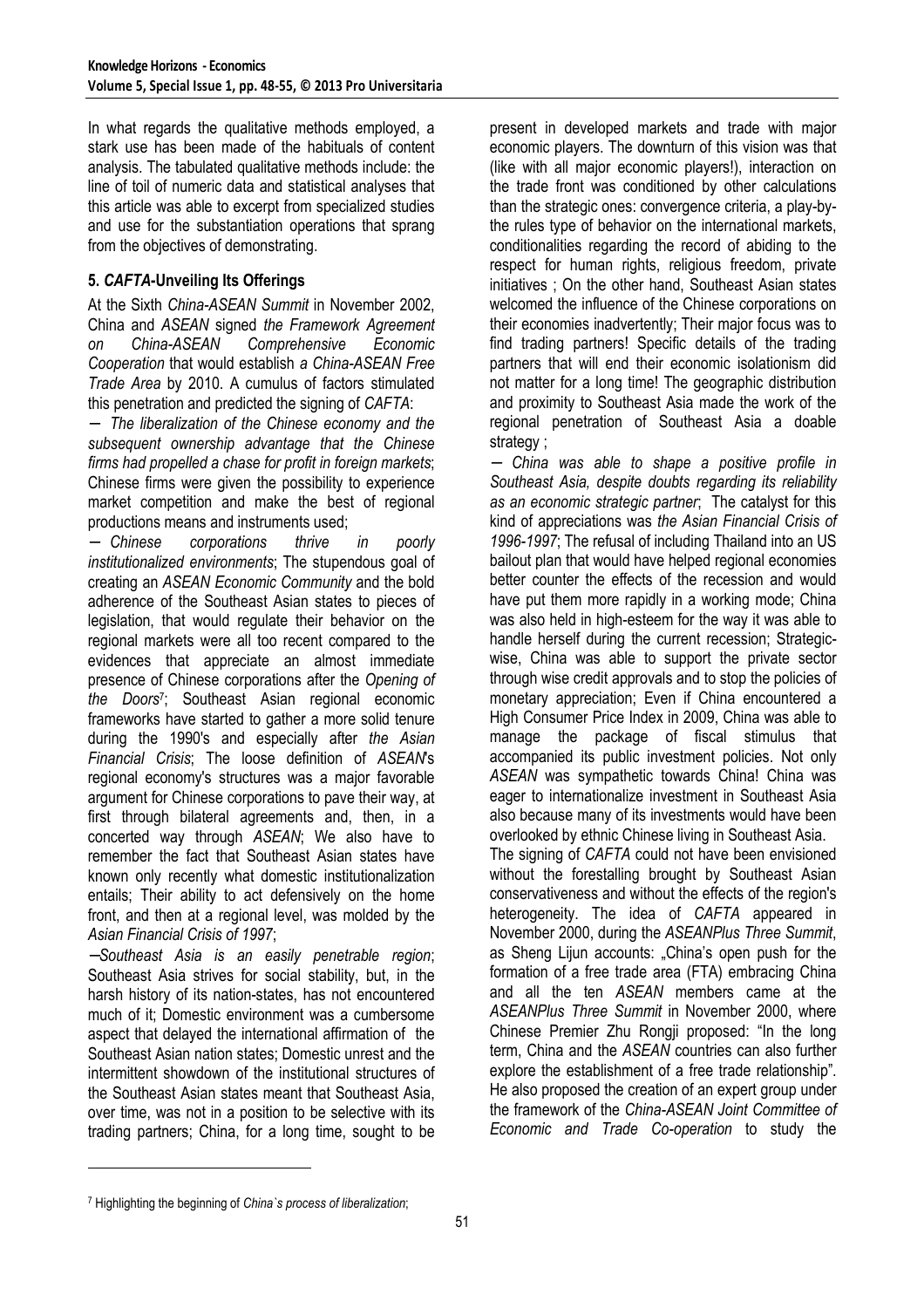feasibility of the FTA"<sup>8</sup> . In the developmental revealing of its decision-making, *ASEAN* decided that the only thing it could do in front of a majestic mountain was to climb it. Likewise, the desire to create a free trade area among its members became a reality. Virtually establishing an idea takes far little time than to make the implementation of hushed conversations an outcome that all could envision as beneficial. Scheduled exceptions from the reducing of tariffs had to be introduced and differential stances between the original members of *ASEAN* and newcomers, once again could not be left astray<sup>9</sup>.

Protectionist strategies of sensitive sectors had also to accompany the devices of implementation<sup>10</sup>.Even if *AFTA* is not actually examined like a forgotten old trunk by the regional states, Helen Nasadurai accentuates the complicated underscoring of consensus-reaching for *AFTA* and of the guidelines to make it a reality: "Specifically, the *ASEAN* governments bargained over implementation in order to address the growthdistribution conflicts within, and consequently between, member countries. Thus, implementation of *AFTA* became a political process rather than merely a technical one of complying with the commitments already made. Nevertheless, this process, which led to a downward revision of original *AFTA* targets and partial institution building, was valuable because it allowed the *AFTA* project to continue as a result of the compromise worked out between the growth and domestic distributive priorities of the project's different members"<sup>11</sup>.

For China, the regional-level processes matter as long as its portfolio of regional, bilateral relations is not hindered with<sup>12</sup>. Afterwards, in 2001, Chinese Prime-Minister Zhu Rongji proposed the idea of *CAFTA* during the *ASEAN-China Economic Cooperation Meeting* and, then, on the 4th of November 2002, at Phnom Penh, *CAFTA* would become a more palpable reality.

*CAFTA* was set to produce effects beginning with the 1st of January 2010 for *ASEAN-6*: Malaysia, Indonesia,

l

Thailand, Philippines, Singapore and Brunei. The remaining *ASEAN-4* states: Myanmar, Laos, Vietnam and Cambodia are very likely to adhere to *CAFTA* in 2015. What is more, the two-track elimination of tariffs for trade in goods will also be focused around a dispensation for *ASEAN-4* group of states until 2015. The general agreeable presage is that China and *ASEAN* will be able to fortify their regional and global economic standings, by the signing of *CAFTA*. The discussion of *CAFTA* is a complex one, as some analyses show some concern regarding the hurdles of integration between several small markets and one big market.

 There are worries that the Chinese firms can not only produce beneficial avails for *ASEAN*. A paternalistic approach given by a prime position in the market due to low-cost production may make the discussion of the benefits brought by *CAFTA* a little bit more complex. Furthermore, taking into consideration the major role that the Chinese government play in supporting the Chinese firms' internalization, including supporting the banks' credit policies in preferential terms for firms that would like to operate outward foreign direct investments; It is very possible that the Chinese firms will bear loyalty to asset augmenting and market seeking in Southeast Asia. Specific provisions for firm behavior need to be stipulated, especially in the energy domain – where state-run national oil companies – like: SINOPEC, China National Oil Petroleum- will not adopt corporate policies of profit maximization.

These actors, with special, corporate interests in the South China Sea<sup>13</sup> and which are very concerned with the positive endings of the South China Sea conflict for *China`s sovereignty dilemma*14, need to be treated under special advisement, as they can make the homologous actors from the Southeast Asian states vulnerable in a ponderous market, where the competition for resources will be ruthless.

 Differences may emerge between the oil companies of host countries and the Chinese companies, concerning different aspects of the corporate strategies. Chinese thirst for energy has pushed forward for the commercialization of national oil companies, as China realized that it cannot be able to produce energy at the rate it was producing in the past, even if 85% of the energy utilized by China is home-made.

l

<sup>8</sup> Lijun Sheng (2003), *China-ASEAN Free Trade Area: Origins, Developments and Strategic Motivations*, ISEAS Working Paper, International Politics and Security Issues Series, No.1, http://www.iseas.edu.sg/documents/publication/ipsi12003.pdf, *date of accession: 13th of July 2013*, *accession time: 14:09 p.m.*;

<sup>9</sup> Only *ASEAN- 6*: Malaysia, Indonesia, Thailand, Philippines, Singapore and Brunei committed themselves to the cancelling of 66 percent of the tarrifs used, until 1993;

<sup>10</sup> *General Exception Lists* were drawn – each country having, at its disposal, the proclivity towards expanding the products mentioned on the list;

<sup>11</sup> Nesadurai Helen (2003), *Globalization, Domestic Politics and Regionalism: The ASEAN Free Trade Area*, Routledge, London, page 151;

 $12$  Bilateralism rests the most interceding tampering bar, even in the economic field;

<sup>&</sup>lt;sup>13</sup> There are many tentative insights into the energy resources of the South China Sea, that can be exploited by the littoral states – respectively, *ASEAN* member states and China; Lacking official recognition data, we cannot provide for quantification an exact amount; The general agreement is that the South China Sea hosts a copious amount of energy resources;

<sup>&</sup>lt;sup>14</sup> With regard to the territorial disputes between China and other littoral states, concerning specific islands and islets in the South China Sea;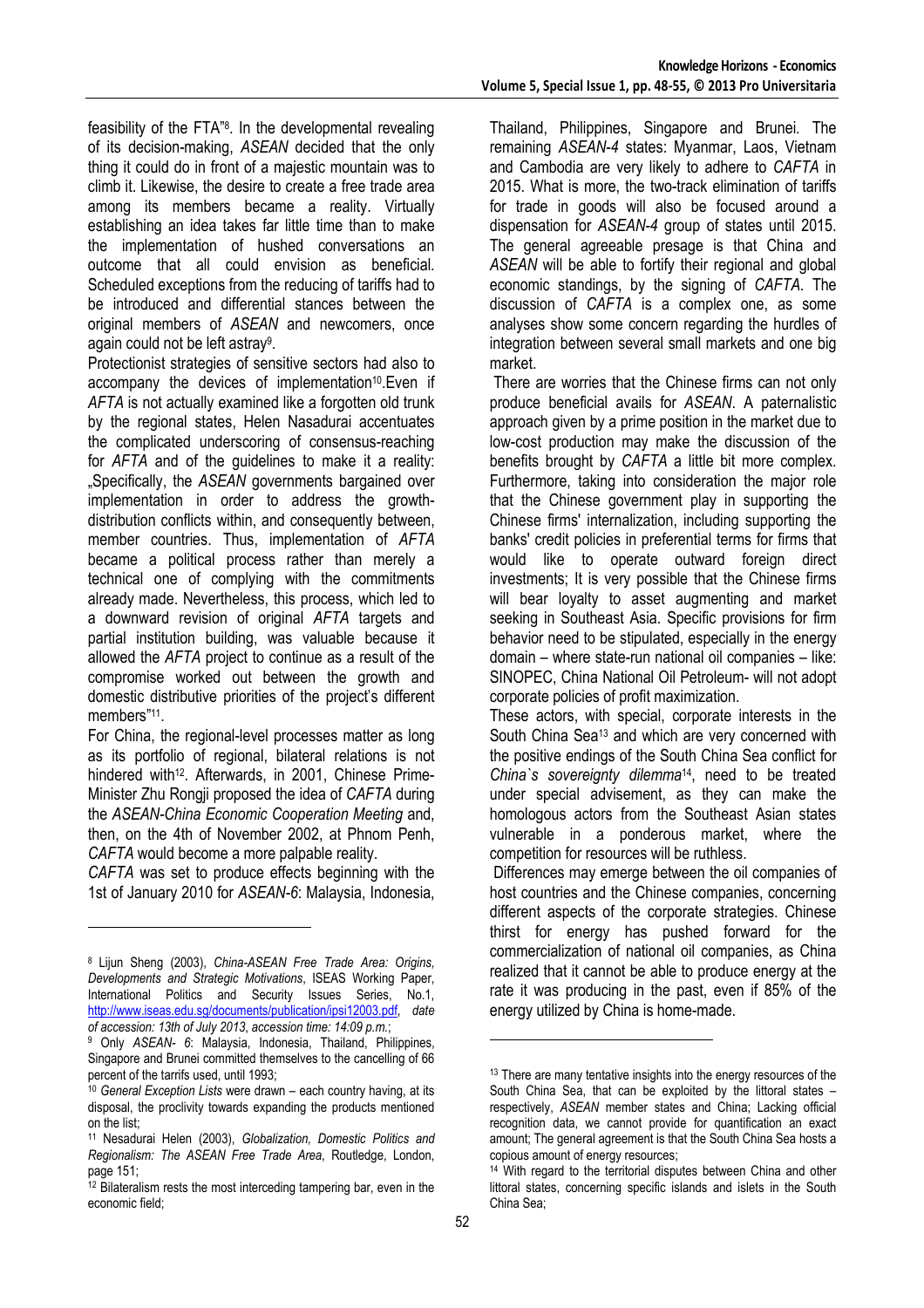Even if for the foreseeable future, the Chinese government will not undergo further commercialization endeavors, Chinese oil companies may well act as China's extended arm in the region. Countries with domestic-oriented economies and with undisclosed and elusive trade practices can be very sensitive to exploitation from dealing with Chinese oil companies<sup>15</sup>.

Other forecasts refer to the fact that even if foreign investments will likely be transferred into only one region, neither one of the *ASEAN* economies will be able to stand a chance against China's innovation capabilities and workforce strategic advantages. *ASEAN* economy will lose their exporting abilities.

 Trade deficit is another problem: if in 2010 *China-ASEAN trade* grew with over 20%, *ASEAN-China trade*  grew with 12.3%. In the next period, the trade deficit is likely to deepen. The looming trade deficit between China and *ASEAN* can impede *ASEAN* to become a core economic area of East Asia. Despite these assessments, overall, the coming together of China and *ASEAN* into a single trade area is important for all the economic sectors where *ASEAN* can learn from China16. Over the last years the analyses have shown an increase in services and cross-bilateral direct investment, bilateral investments between the two parties are to propel further growth, while China reduces its dependency on Western markets, Chinese investments in Southeast Asia have the possibility to grow, even if this will not happen in the long run. This is not another forging of a bilateral engagement, but rather, *CAFTA* has all the outward lineaments of an economic partnership between two emerging parts of the world17. As Kikwete Jakaya Mrisho defines by construing: "*These emerging South-South partnerships* are manifestations of a trend that has been developing for decades. As early as 1978, developing countries established a framework for collaboration through the Buenos Aires Plan of Action, which was a clarion call for developing countries to work in concert to promote economic growth in order to address the asymmetric

l

balance of power between industrialized and developing countries. But it was not until the turn of the twenty-first century that these partnerships began to grow in significance"<sup>18</sup>.

Ever since the liberalization reforms undertaken in 1979, China has always projected corporate power in Southeast Asia. Nonetheless, until now corporate power was did not provide so many trump cards for Chinese foreign policy in Southeast Asia. For Southeast Asia, China represents an actor that cannot be ignored and has been this way for decades. China's economic ascension, the competitiveness of the Chinese products on the Southeast Asian markets, worries about monetary manipulations in disadvantageous terms for the Southeast Asian economies, the parenthetical implications of the Chinese conquest of world's markets, combined with hard security pestering, have made the Southeast Asian states feel uneasy about interacting with China. An imperative in *ASEAN*'*s policy towards China* and the bilateral dealings of the regional states with China stood always apart: China could not be ignored, successfully balanced upon, or rejected from cooperation schemes. The only obvious possibility remaining was that China had to be socialized. The socialization with China has not been made without reservations. The penetration of Southeast Asian economies – with vulnerable sectors could not have been made with fervent optimism and goodwill. We cannot, however, bring forth the idea that China forced its penetration in Southeast Asian regional environment with undiluted assertiveness. We can, although, be mindful of the conditions that facilitated the penetration of Chinese corporations in Southeast Asian economies and that made the forging of this trade agreement a poignant must. Compared to the regional states of Southeast Asia, China is an advanced economy. The targeted zero-tariff regime lacked the time-tabled propensity of being checked by 2010.

 China is an important portal for the regional economies – in terms of both stimulation and emulation. However, at the same time, invading the regional lucrative sectors – especially the manufacturer one –with less expensive products and a lower paid workforce would leave the regional economies stripped of important advantages, advantages that they counted on otherwise. *CAFTA* cannot be treated as another inter-regional economic union. It is the premier type of inter-regional union, with an unprecedented size for the emerging world. However, when assessing *CAFTA*, one has to situate himself closest to the bow of optimism. The deliberate attempts of the regional states to portray this

 $\overline{a}$ 

<sup>15</sup> Acting on a special system of principles, any organization or plan for the fanfare of profit-making has to be approved by the onset of these companies; They rank close, in terms of productivity, with organisms from the private sector; Nonetheless, the way they are managed can be guileful, for the enactment of *the forecasted zerotariff doctrine*;

<sup>16</sup> We are contenders of the idea that China has a lot more to offer than its labour-intensive segments of economy, with a cheap labour force; Both China and *ASEAN* are looking for missing parts of the puzzle and impact incomes that cannot be produced otherwise; China is thought to be the best offer of competitiveness and economic dynamism that Southeast Asia can find, especially because China`s growth trajectory has been fulfilled in Southeast Asia`s back door; Southeast Asian relevancy has, also, never been a case of discussion for China;

<sup>18</sup> Kikwete Jakaya Mrisho (2012), *Back to ABCs: Emerging Partnerships Among Africa, Brazil and China*, Harvard International Review, Vol.34, No.1, Summer 2012;

<sup>&</sup>lt;sup>17</sup> The status of their emergence is unequal, nonetheless: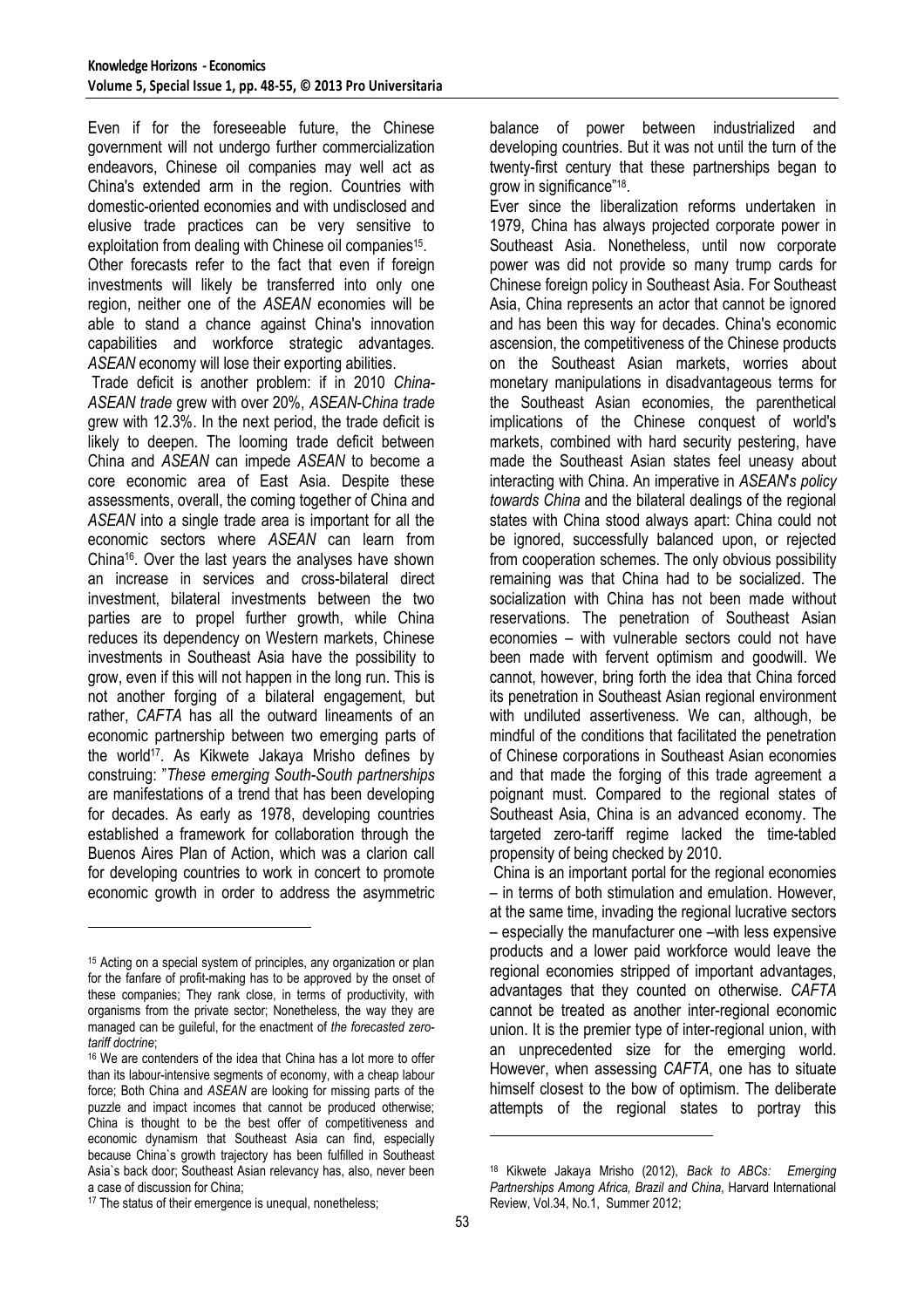arrangement as a shiftily step towards a global honors degree should have been less jumpy to conclusions: "The propaganda mills, especially in Beijing, have been trumpeting the FTA as bringing "mutual benefits" to China and *ASEAN*. A positive spin on *CAFTA* has also come from President Gloria Macapagal-Arroyo, who hailed the emergence of a "formidable regional grouping" that would rival the United States and the European Union"19. China is the most potent actor in this combination and seems currently to hold the status of the Lord of the Treasury for the benefits contrived from *CAFTA*.

## **6. A Fielding Position of the Theoretical Implications:**

In the previous section of this article, we have pointed out some check-over's of Ricardo`s theories that do not verify the initial meanings of his theoretical embedment. The circumstances for competition, with the implementation of *CAFTA* are not perfect. The deficit of trading with China is a sore issue that the regional states do not have the potent tenure to solve. Another major occupant of concerns is, also, the Chinese laborforce and its influence on the range of productivity of the industries involved in the trade relations. Clearly, the Chinese workforce is the highest competitor, disarming with validations the workforce sector of the regional countries. However, could all this perturbing be solved, in order for the dreamboat conditions that Ricardo portrayed to occur? A maintaining of the stressmark on manufacturers will make it easy for the regional countries to harvest more benefits, by the implementation of *CAFTA*. The phosphoric ester of China`s rise is represented by its low-cost manufacturing. In the recent period, China`s low-cost manufacturing base has not maintained its low-cost productivity. After all, a 13% fall in China`s foreign direct investment indicates some awful stirrings, in this respect, from the part of the Chinese authorities. This is a strong avenue for discussion, in order for China`s huge advantage to dismount and for the regional states to catch up. The choice of action for the regional states, for the moment being, is to invest in the domestic manufacturing base and take all the likewise precautions, within the accomplishing of this objective. There is one place where Ricardo`s theories point to a just condition of perfect competition: the pip of labour force. This should be the main chafing of measures for the regional states!

 $\overline{a}$ 

## *Multiple Conclusions?*

Will Southeast Asia have to battle a ravaging rain of tears from China? The answer to this question depends on the manner in which the regional states decide to approach *CAFTA* from now on. Statistically, China has helped Southeast Asia develop and gather supplements of growth from its unceasing demand of goods. But, what will happen to the demands of the regional economies? How will these be satisfied? What kind of products will China decide to export to Southeast Asia, and, most importantly, at what costs? Details of the business that China will slowly implement in Southeast Asia also remind the regional states that China can quickly become a competitor for them. After *the Asian Financial Crisis of 1996-1997*, Southeast Asia began to be a lagger in the trade relations with China. The features of the trade imbalances show that getting a bad deal, within the new economic framework with China, is no longer an option for *ASEAN* and its members! The limited scope of the bilateral agreements, within the aegis of *CAFTA*, the temporary refusal to bring down tariffs20, the invisible *temperate protectionism* that China mediates, without hesitance, in its trade relations, point to the fact that multiple conclusions can be drawn from the detonation of trade barriers, conclusions that are not all sanguine!

## **References**

Bello Walden (2010), *The China-ASEAN Free Trade Area: Propaganda and Reality*, 18th of January 2010, http://www.tni.org/article/china-*ASEAN*-free-trade-areapropaganda-and-reality, *date of accession: 14th of August 2013*, *accession time: 10:23 a.m.*; Blim M. (1996), *Cultures and the problems of capitalisms*, Critique of Anthropology 16, pages:79–93; Chen M. (1995), *Asian Management Systems: Chinese, Japanese and Korean Styles of Business*, Routledge, London; Kikwete Jakaya Mrisho (2012), *Back to ABCs: Emerging Partnerships Among Africa, Brazil and China*, Harvard International Review, Vol.34, No.1, Summer 2012; Lijun Sheng (2003), *China-ASEAN Free Trade Area: Origins, Developments and Strategic Motivations*, ISEAS Working Paper, International Politics and

http://www.iseas.edu.sg/documents/publication/ipsi120 03.pdf,*date of accession: 13th of July 2013*, *accession time: 14:09 p.m.*;

Security Issues Series, No.1,

l

<sup>19</sup> Bello Walden (2010), *The China-ASEAN Free Trade Area: Propaganda and Reality*, 18th of January 2010, http://www.tni.org/article/china-*ASEAN*-free-trade-area-propagandaand-reality, *date of accession: 14th of August 2013*, *accession time: 10:23 a.m.*;

<sup>&</sup>lt;sup>20</sup> In connection to the announcements made by officials from the provinces of Southern China.